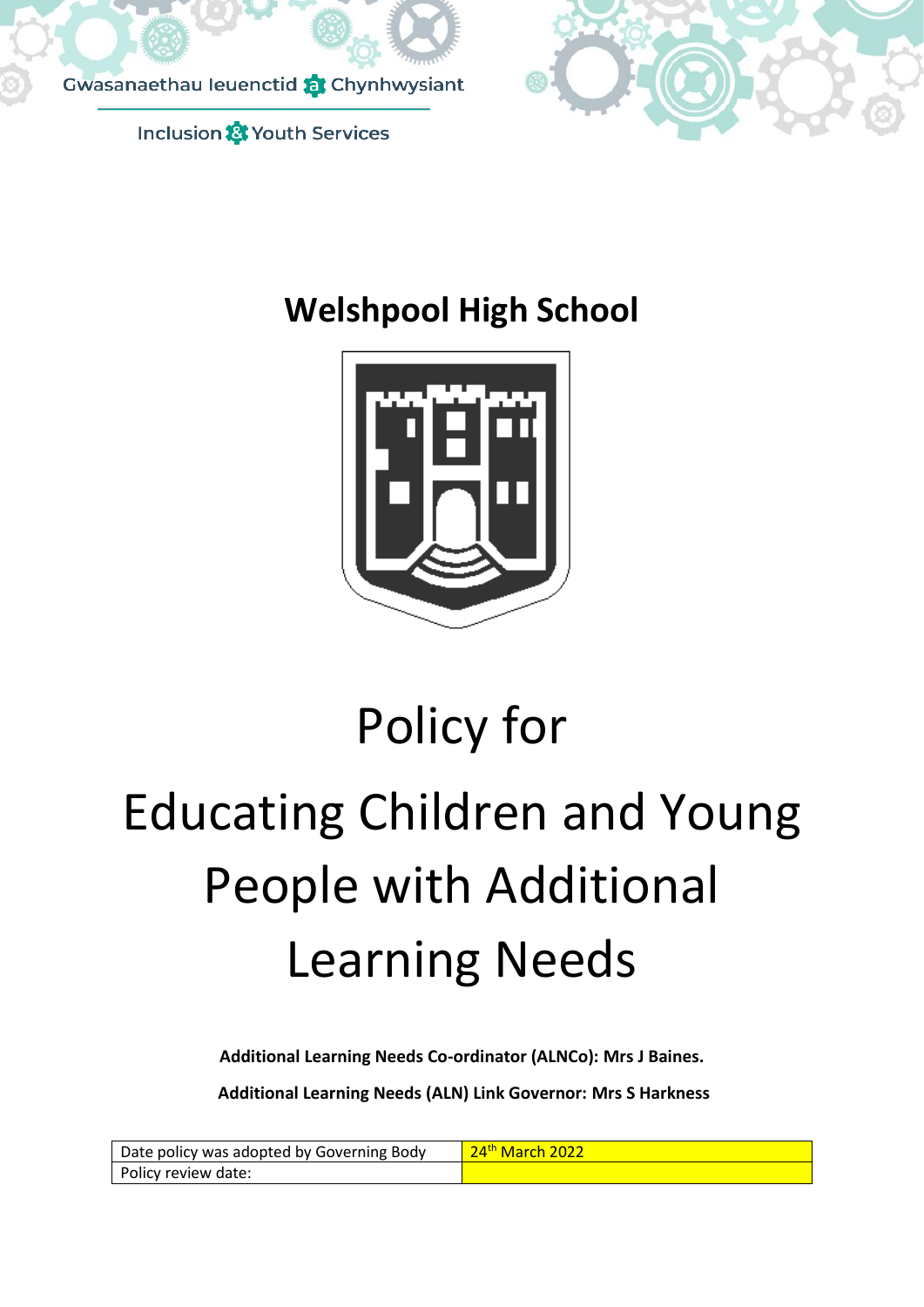## **Additional Learning Needs and Inclusion Policy**

### **Our School inclusion/ALN vision statement**

To support the creation of a fully inclusive education setting where all learners are given the opportunity to succeed and have access to an education that meets their needs and enables them to participate in, benefit from, and enjoy learning.

We believe that regardless of interest or ability, our school provides an environment where all pupils can learn, develop and thrive.

| Name of School                               | Welshpool High School                         |
|----------------------------------------------|-----------------------------------------------|
| Address                                      | Salop Road                                    |
|                                              | Welshpool                                     |
|                                              | Powys                                         |
|                                              | <b>SY21 7RE</b>                               |
| Telephone number                             | 01938 552014                                  |
| Email and web addresses                      | office@welshpool-hs.powys.sch.uk              |
|                                              | https://www.welshpool-hs.powys.sch.uk/        |
| Head teacher (Acting)                        | Mr Joshua Kinsey                              |
| ALNCo                                        | <b>Mrs Joanne Baines</b>                      |
| <b>Chair of Governors</b>                    | Mr Jeff Johnson                               |
| <b>ALN Link Governor</b>                     | Mrs Suzi Harkness                             |
| Safeguarding Link Governor                   | Mrs Suzi Harkness                             |
| Designated Teacher for looked after children | Mrs Joanne Baines                             |
| Designated Child Protection Lead             | Mr Joshua Kinsey / Mrs Joanne Baines (Deputy) |

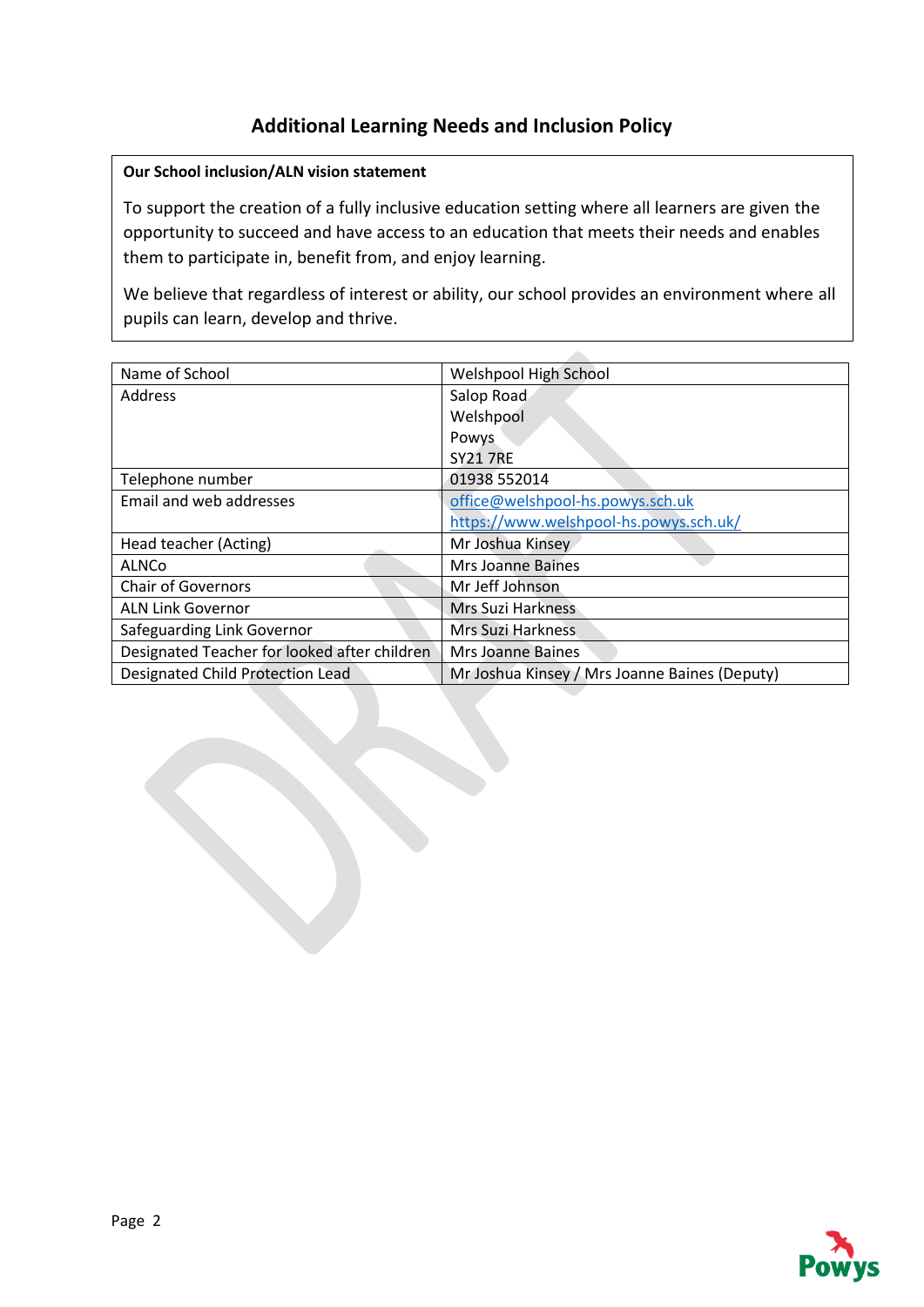## **Contents**

- 1. Introduction
- 2. Leadership and Management of SEN
- 3. The kinds of special educational needs that are provided for in our school
- 4. Identification and Assessment of SEN
- 5. Tyfu
- 6. Working in partnership with parents
- 7. Involving children/young people
- 8. Assessing and reviewing outcomes
- 9. Transition
- 10. The approach to teaching children with ALN
- 11. Curriculum and learning environment
- 12. Training and continuing professional development (CPD) for staff
- 13. Evaluating the effectiveness and impact of ALN provision
- 14. Inclusion
- 15. Emotional and social development and well-being
- 16. Involving specialists
- 17. Disagreement Resolution
- 18. Data Protection
- 19. ALN Terminology
- 20. Welsh Government Guidance Documents

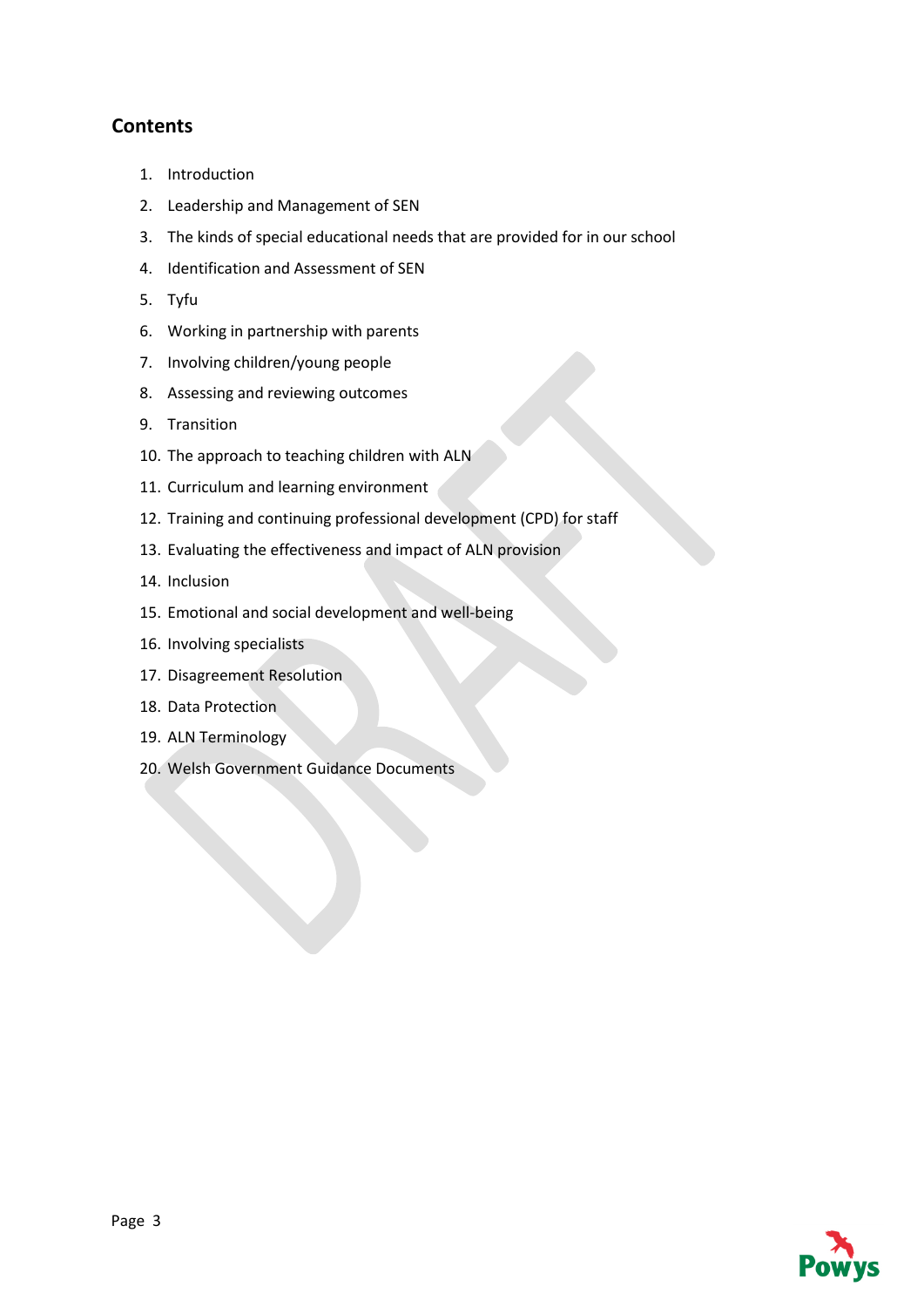## **1. Introduction**

This policy sets out our approach to supporting children/young people with additional learning needs (ALN).

In addition, this policy and guidance is in line with Powys County Council's framework for meeting the needs of all children and young people from birth to 25 years of age and aligns with the Powys Vision 2025 Plan in ensuring that all children and young people are supported to achieve their potential.

The advice and guidance set out within this document consider all the current legislation and guidance, including the Additional Learning Needs and Education Tribunal (Wales) Act 2018, Education Act (1996) and Equality Act (2010).

Further information can be found on our school website:

<https://www.welshpool-hs.powys.sch.uk/>

There is information about the support that Powys County Council and other services provide on the council website.

• [www.powys.gov.uk/ALN](http://www.powys.gov.uk/ALN)

Other school policies that include information that may be important for children and young people with ALN are:

Accessibility Statement

[www.welshpool-hs.powys.sch.uk/wp-content/uploads/2021/09/Accessibility-Statement-for-](http://www.welshpool-hs.powys.sch.uk/wp-content/uploads/2021/09/Accessibility-Statement-for-Welshpool-High-School.pdf)[Welshpool-High-School.pdf](http://www.welshpool-hs.powys.sch.uk/wp-content/uploads/2021/09/Accessibility-Statement-for-Welshpool-High-School.pdf)

Behaviour Policy

[https://www.welshpool-hs.powys.sch.uk/wp-content/uploads/2021/09/Pupil-Behaviour-Discipline-](https://www.welshpool-hs.powys.sch.uk/wp-content/uploads/2021/09/Pupil-Behaviour-Discipline-ExclusionPolicy-_1Feb21.pdf)[ExclusionPolicy-\\_1Feb21.pdf](https://www.welshpool-hs.powys.sch.uk/wp-content/uploads/2021/09/Pupil-Behaviour-Discipline-ExclusionPolicy-_1Feb21.pdf)

Equal opportunities policy

[https://www.welshpool-hs.powys.sch.uk/wp-content/uploads/2021/09/Equal-Opportunities-](https://www.welshpool-hs.powys.sch.uk/wp-content/uploads/2021/09/Equal-Opportunities-Policy_1Feb21-1.pdf)

[Policy\\_1Feb21-1.pdf](https://www.welshpool-hs.powys.sch.uk/wp-content/uploads/2021/09/Equal-Opportunities-Policy_1Feb21-1.pdf)

Equality Plan

[https://www.welshpool-hs.powys.sch.uk/wp-content/uploads/2021/09/EqualityPlan\\_14Feb19.pdf](https://www.welshpool-hs.powys.sch.uk/wp-content/uploads/2021/09/EqualityPlan_14Feb19.pdf)

Anti-bullying policy

[https://www.welshpool-hs.powys.sch.uk/wp-content/uploads/2021/09/Anti-Bullying-](https://www.welshpool-hs.powys.sch.uk/wp-content/uploads/2021/09/Anti-Bullying-Policy_1Feb21.pdf)

[Policy\\_1Feb21.pdf](https://www.welshpool-hs.powys.sch.uk/wp-content/uploads/2021/09/Anti-Bullying-Policy_1Feb21.pdf)

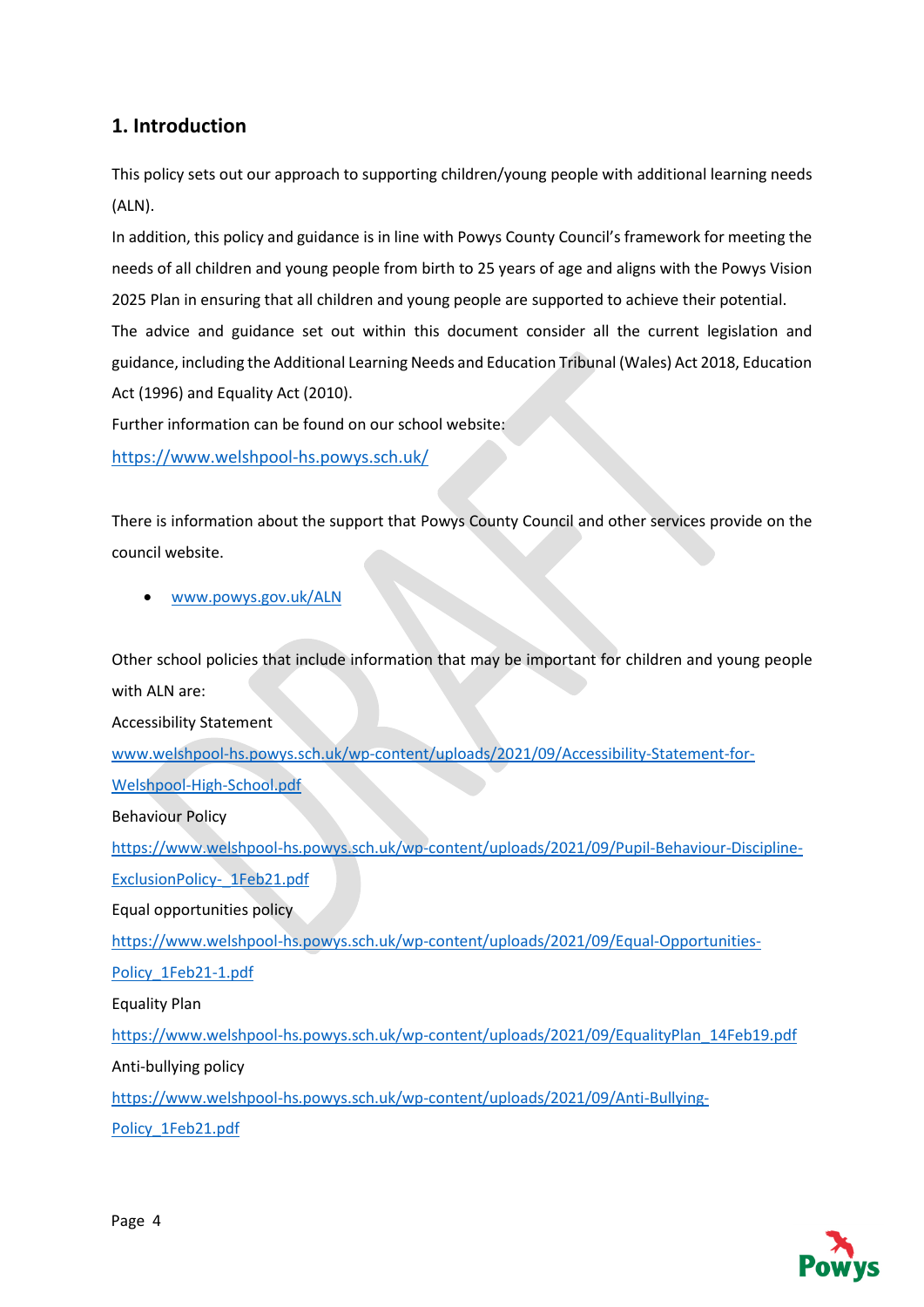## **2. Leadership and Management of ALN**

At Welshpool High School we believe that ALN and inclusion is everyone's responsibility. However, there are some key roles and responsibilities that must be undertaken. Below we explain the different roles within the school and how they support our pupils.

#### **The ALNCo**

Our ALNCo has day-to-day responsibility for the operation of ALN policy and coordination of specific provision made to support individual pupils with ALN, including those who have an Individual Development Plan (IDP)/ Statement of Special Educational Need. Our ALNCo provides professional guidance to colleagues and will work closely with staff, parents, and other agencies. Our ALNCo is aware of the ALN Code and the duties that fall to us as a school. They also liaise with other external agencies and professionals who provide support to families to ensure that our pupils with ALN receive appropriate support and high-quality teaching.

Our ALNCo is Mrs Joanne Baines and her email address is jo.baines@welshpool-hs.powys.sch.uk

#### **The Governors**

Our Governing Body fulfils its statutory duty towards children and young people with ALN in accordance with the guidance set out in the ALN Code (2021) SEN Code of Practice for Wales (2004). In particular, the governing body:

- Ensures that our school maintains an inclusive ethos for all pupils with additional learning needs
- Identified an appropriate person from the governing body, to take responsibility, along with the Head teacher, for ensuring the setting or school maintains provision for pupils with ALN according to the ALN Code
- Identified an ALNCo who has direct access to the senior leadership team at the school
- Develops, implements, reports on, and annually reviews the school's ALN policy
- Ensures that the responsibility for meeting the needs of pupils with ALN is shared by all staff
- Ensures that delegated resources for ALN are allocated fairly, efficiently and address identified needs
- Ensures systems are in place for the early identification, assessment, provision and monitoring of individual needs in line with the Powys Inclusion Pathway
- Ensures the school provides an appropriately differentiated curriculum across all areas of learning to match the child or young person's needs
- Takes advantage of training opportunities provided, to develop ALN expertise throughout the school

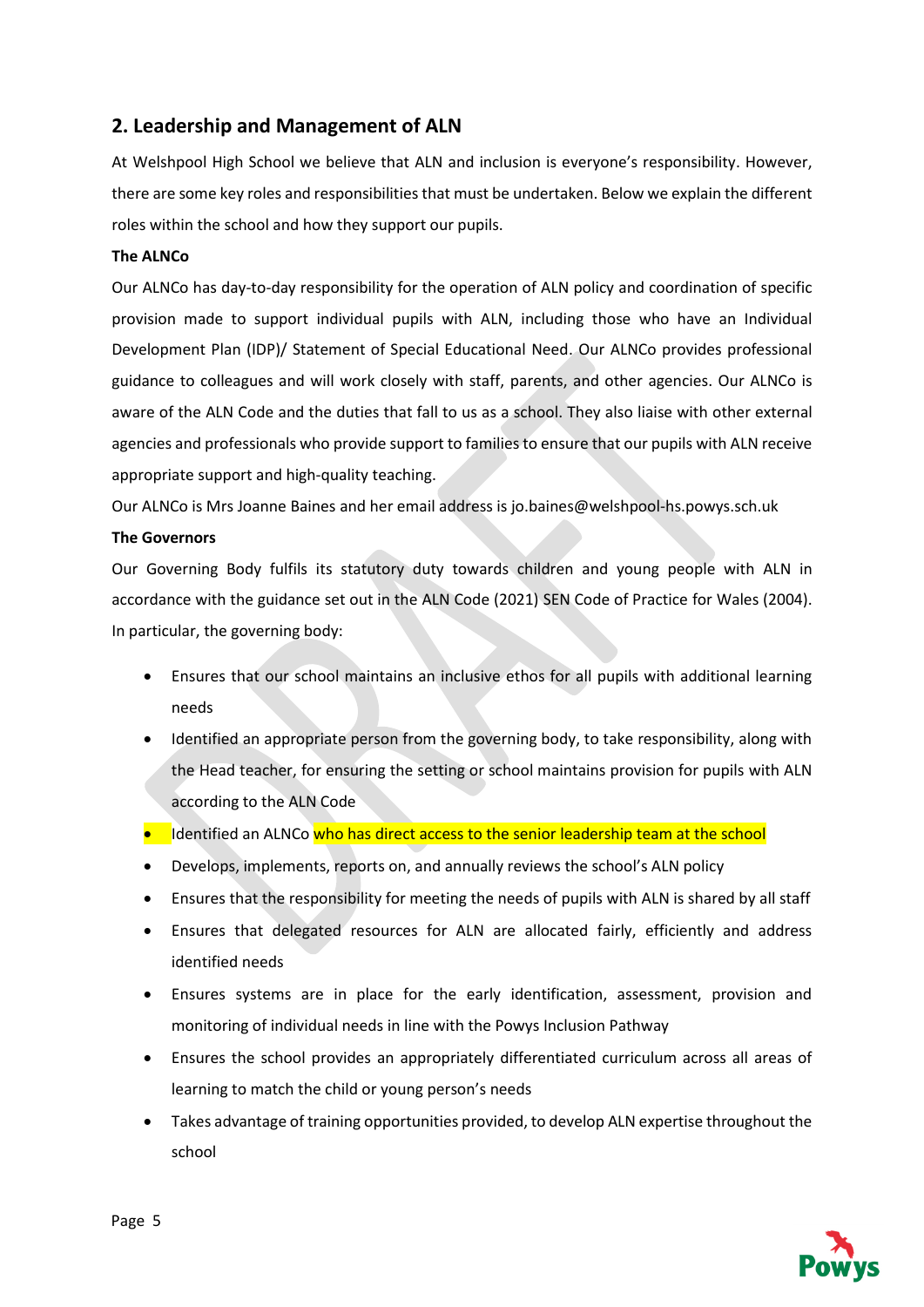- Ensures arrangements are in place in school to support, where appropriate, pupils with medical conditions
- Ensures that the school meets its responsibilities under the Equality Act 2010, regarding reasonable adjustments and access arrangements

In addition, our governing body works with the ALNCo and Headteacher in determining the strategic development of ALN policy, additional learning provision (ALP) and universal learning provision (ULP), including establishing a clear picture of the resources available in the school.

Our Link ALN Governor is Mrs Suzi Harkness. They can be contacted by emailing the clerk to the governing body: [helen.muir@welshpool-hs.powys.sch.uk](mailto:helen.muir@welshpool-hs.powys.sch.uk)

## **3. The types of ALN that are provided for within our school**

There is a wide range of learning difficulties or disabilities, but the ALN Code (2021) broadly places them into the following four areas:

- Communication and interaction these include children and young people with speech, language, and communication needs, and those with an Autism Spectrum Condition (ASC)
- Cognition and learning these include children and young people with moderate learning difficulties (MLD), severe learning difficulties (SLD), profound and multiple learning disabilities (PMLD) and specific learning difficulties (SpLD) such as dyslexia, dyscalculia, and dyspraxia.
- Behaviour, emotional and social development (BESD) these difficulties may manifest themselves in many ways including becoming withdrawn or isolated, as well as displaying challenging, disruptive or disturbing behaviour. Other children/young people may have disorders such as attention deficit disorder (ADD), attention deficit hyperactive disorder (ADHD) or attachment disorder
- Sensory and/ or physical these include children and young people with visual impairment (VI), hearing impairment (HI), multi-sensory impairment (MSI) and physical disability (PD)

Children and young people with any of the above needs will be included in our school community.

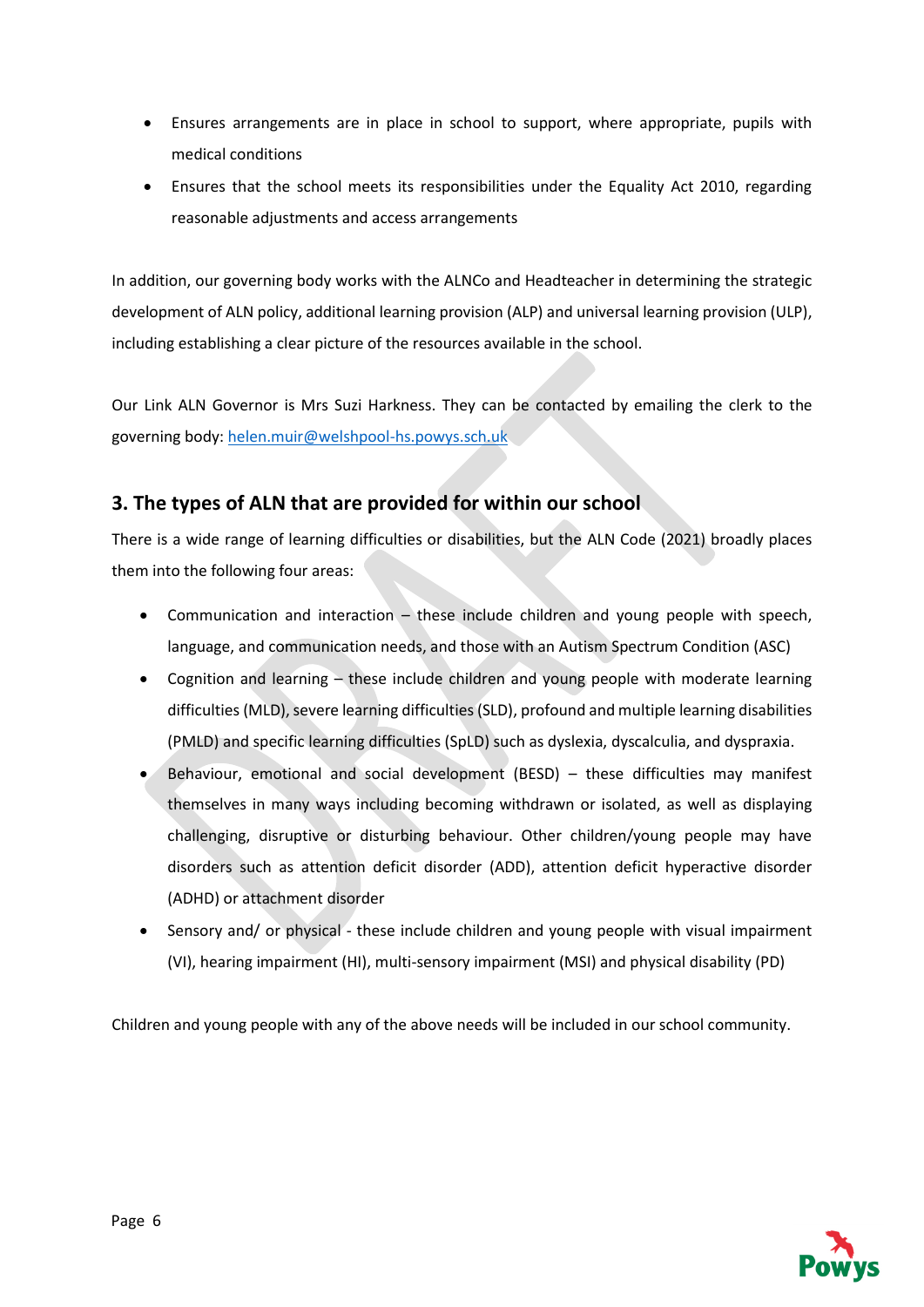## **4. Identification and Assessment of ALN**

At Welshpool High School we follow a graduated approach to meeting the learning needs of all children and young people. This approach follows the Powys County Council Inclusion Pathway. The pathway has the following stages:

- Emerging Needs
- Universal Learning Provision (ULP)
- School IDP
- LA IDP

A pupil has ALN where their learning difficulty or disability calls for additional learning provision (ALP), namely provision different from or additional to that normally available to pupils of the same age. We will assess each pupil's current skills and level of attainment on entry to the school and we will make regular assessments of progress for all pupils throughout the academic year. These will seek to identify pupils making less than expected progress given their age and individual circumstances. This is progress which:

- is significantly slower than that of their peers starting from the same baseline
- fails to match or better the child's or young person's previous rate of progress

The first response to less than expected progress will always be high quality teaching targeted at the pupil's area of weakness – these fall into the category of 'emerging needs' on the inclusion pathway. In identifying a child or young person as needing support, the class/subject teacher, working with the ALNCo, will carry out a clear analysis of the pupil's needs including the individual's development in comparison to their peers, national data and their individual baseline.

Slow progress and low attainment do not necessarily mean that a child or young person has ALN. Equally, attainment in line with chronological age does not necessarily mean that there is no learning difficulty or disability.

Difficulties related solely to limitations in Welsh or English as an additional language are not ALN. Persistent disruptive or withdrawn behaviours do not necessarily mean that a child or young person has ALN.

At Welshpool High School we are alert to emerging difficulties and respond early. For some children and young people, ALN can be identified at an early age. However, for other children difficulties become evident only as they develop.

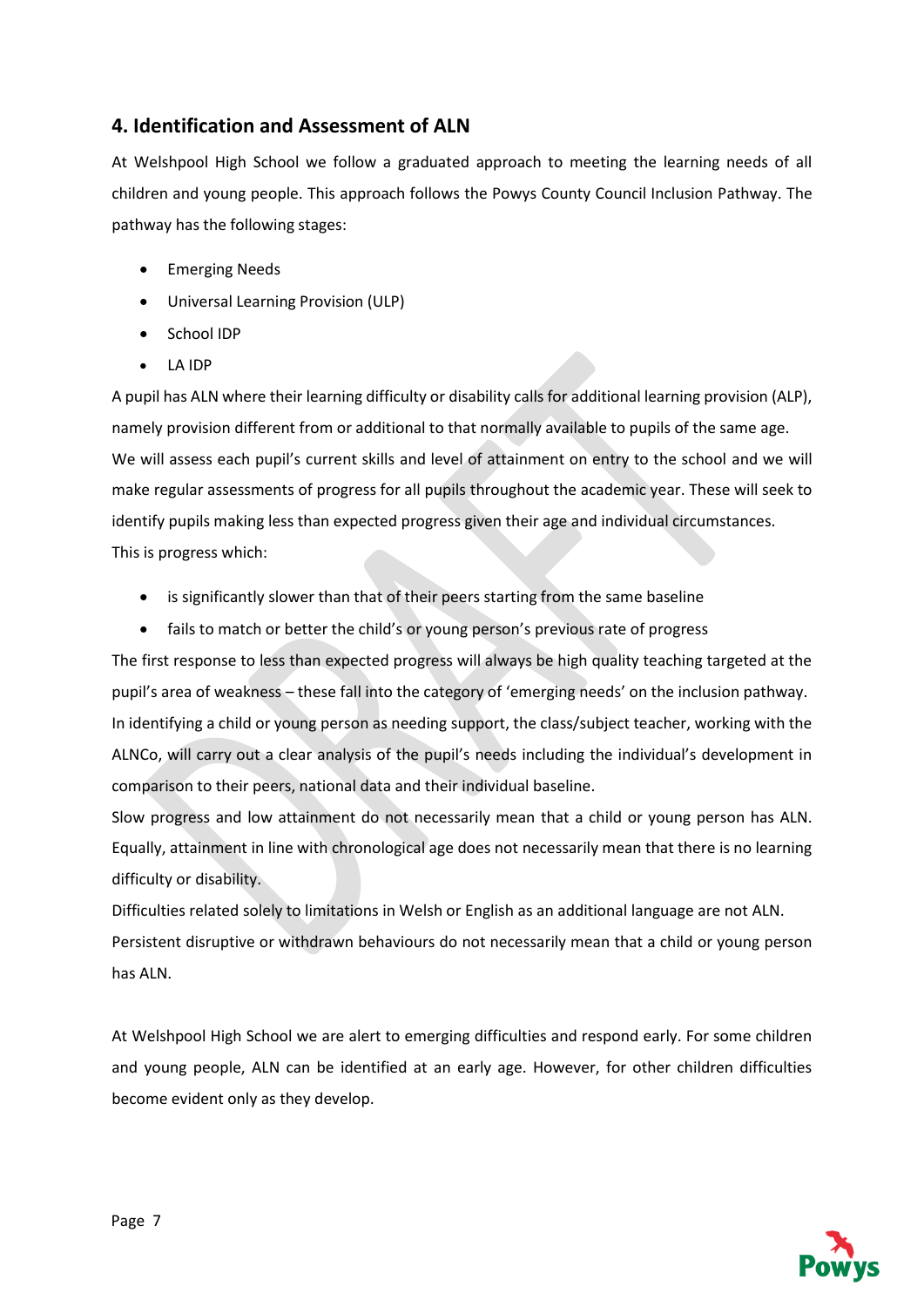We recognise that parents know their children best and we listen and understand when parents express concerns about their child's development. We also listen and address any concerns raised by children or young people themselves.

Where it is decided to provide a pupil with support the decision will be recorded on the child or young person's Tyfu Profile. Any decision will always involve parents/carers and the child or young person where appropriate.

At Welshpool High School we follow the Powys County Council Inclusion Pathway. This is a graduated approach to meeting the learning needs of children and young people.

## **The Inclusion Pathway**

#### **Emerging Needs and Universal Learning Provision (ULP)**

ULP forms the foundation for all support or provision in our school and comprises good teaching and learning that is made available to all. It is based on inclusive approaches to teaching and learning which benefit all learners, whilst being essential for those with ALN. To support learners with emerging needs or identified needs, school will put in targeted teaching strategies/interventions to ensure the learner can make progress. If a learner is having their needs met under ULP, they do not have ALN. A ULP plan will be completed.

#### **Additional Learning Provision (ALP) – School IDP**

Where ULP is not sufficient to meet needs, the learner may be identified as having additional learning needs (ALN) and school will take additional or different action to secure progress. For any learner identified as having ALN, school will create and maintain an IDP and take all reasonable steps to ensure that the necessary additional learning provision (ALP) is secured.

#### **School and Local Authority ALP - Referral to Powys Inclusion Panel (PIP)**

Welshpool High School will provide specific strategies and adult-led interventions to address typical barriers to learning; these will be delivered via ULP or School IDP. However, there may be occasions where a child has a school IDP but there is specific ALP that they cannot provide. In such circumstances the school will ask the council to provide ALP, on a short-term basis, via one of its central resources – whilst a pupil receives this ALP from the council, they will be considered to have a School IDP (PIP). The responsibility for maintaining the IDP remains with the school, but the council will provide a type of ALP. Examples of such ALP are:

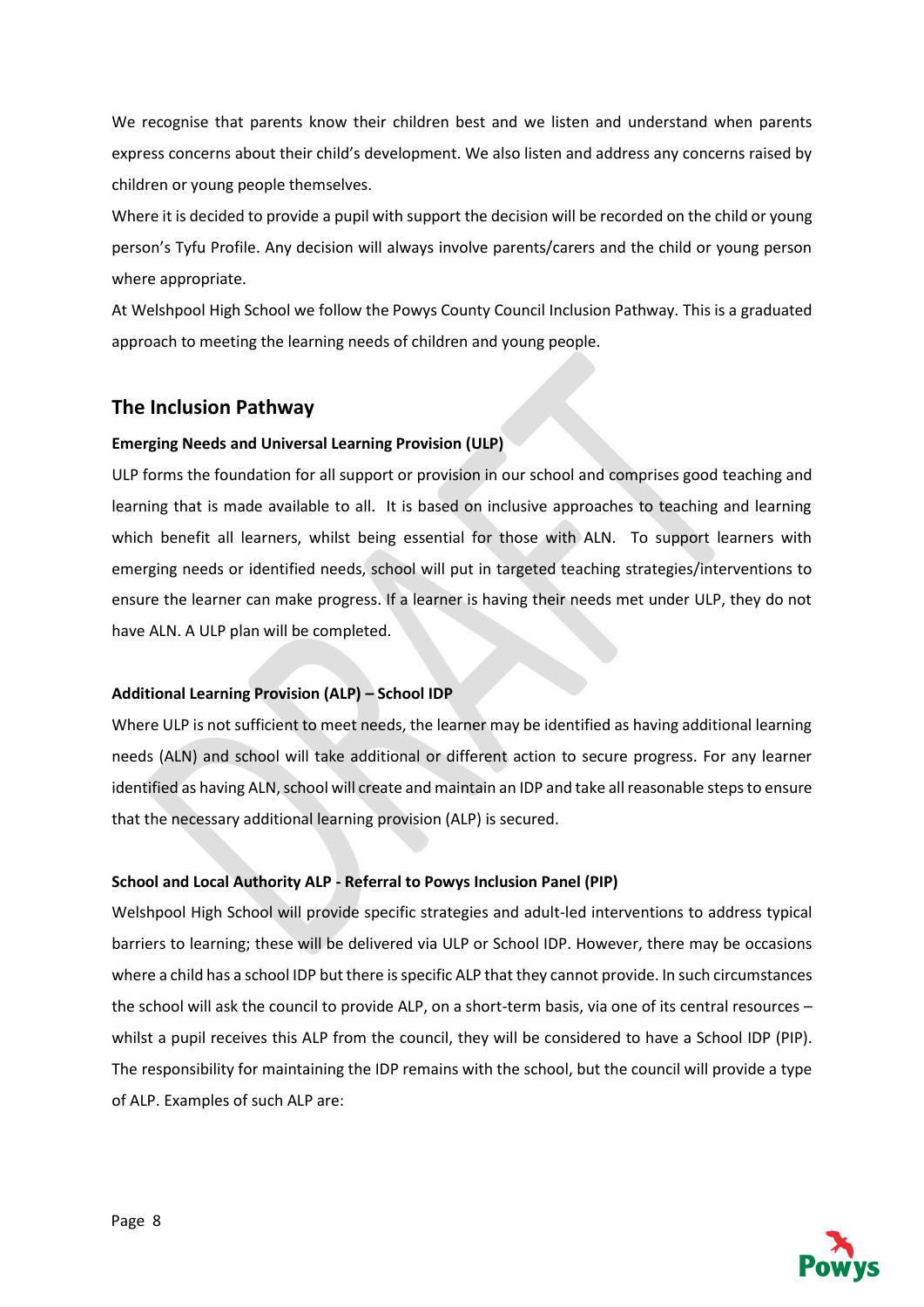- Targeted work with one of PCC specialist teachers (SPLD/S&L/CLA/EAL)
- Targeted work with one or more of PCC Sensory Service specialist team (Vision/Hearing/Multi-Sensory Loss and Physical Disability)
- Outreach support from one of the council's specialist teaching facilities (Specialist centre/PRU/Nurture provision)

A pupil may transition between a School IDP and a School IDP (PIP) on several occasions. This does not impact on the learner's/parent's/carer's right of appeal.

#### **Local Authority ALP - LA IDP**

Where, despite taking relevant and purposeful action to identify, assess and meet the ALN of the child or young person, they have not made expected progress, consideration will be given to requesting an LA IDP. This request can be made by the school or by parents. In most cases an IDP will be maintained by the school. However, where the complexity of the additional provision required to meet the needs of a learner is unreasonable for the mainstream school to provide, this will be maintained by the local authority. The local authority will also maintain the IDPs for pupils below and above statutory school age and where a child or young person is looked after by the LA.

In considering whether an LA IDP is necessary the local authority will consider the evidence of the action already being taken by the school to meet the child or young person's ALN.

## **5. Tyfu – Powys County Council Inclusion Platform**

Tyfu is an online system that enables all settings, schools and the council to create one-page profiles for pupils, upload universal learning provision plans and monitoring details, create individual development plans for pupils with ALN, record meeting details and decisions relating to individual pupils' emerging needs / ALN, make direct referrals into the council, and create personal education plans for children looked after. The platform also allows all people working with a child, young person and their family to have access to the information to ensure that there is a multi-agency approach to meeting the needs of all children and young people with ALN. Access to the Tyfu Platform is by invitation and two step verification process. We will only invite professionals to have access to a child or young person's Tyfu profile with parental or young person consent.

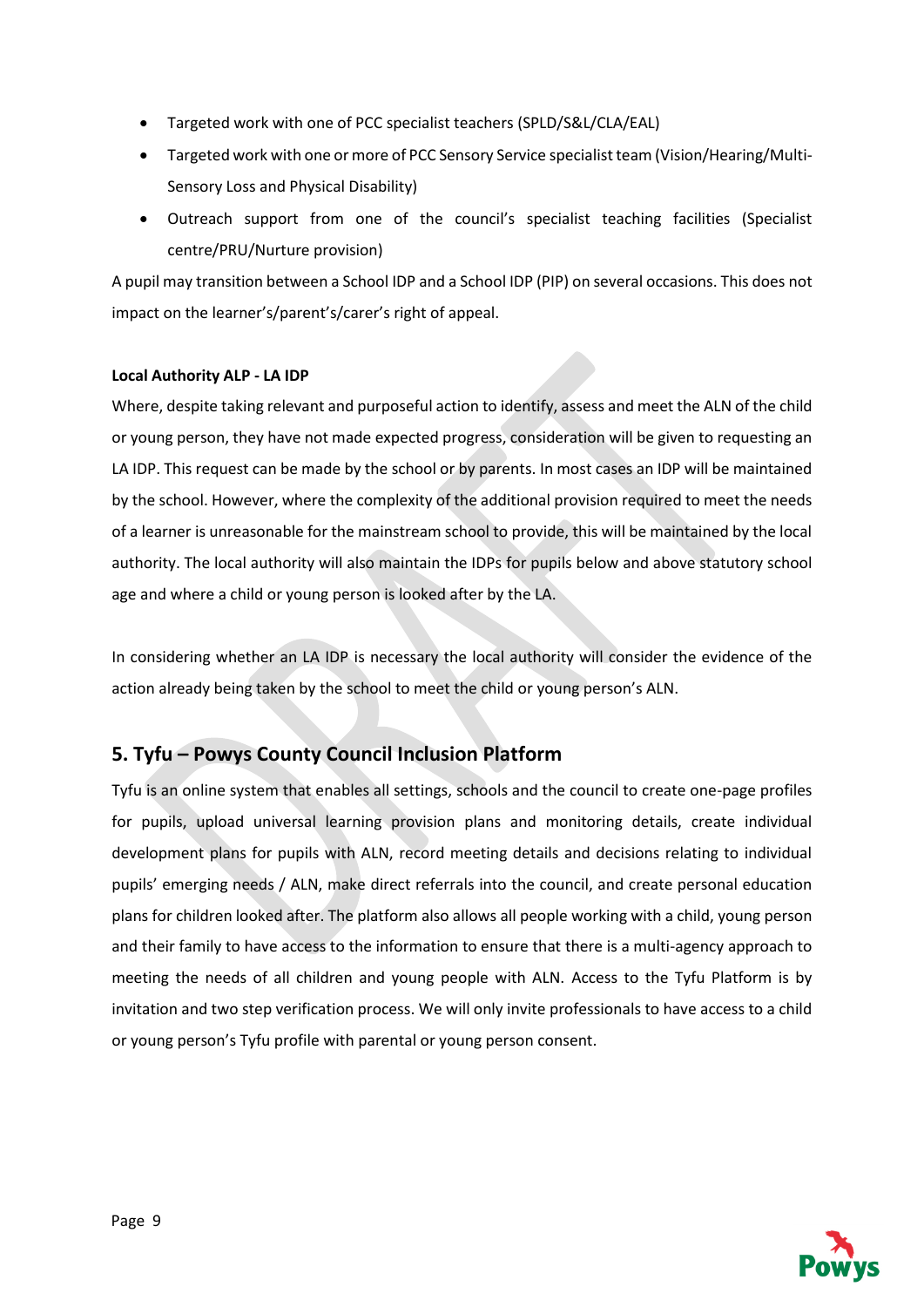## **6. Working in partnership with parents**

At Welshpool High School we are committed to working in partnership with parents and carers and will always work in a person-centred way. We will:

- Have regard to the views, wishes and feelings of parents
- Provide parents with the information and support necessary to enable full participation in decision making.
- Support parents to facilitate the development of their child to help them achieve the best possible educational and other outcomes, preparing them effectively for adulthood.
- Meet with the parents of children/young people as often as is necessary in the most convenient format for all parties
- Provide an annual report for parents on their child's progress

If there are any disagreements with parents about ALN support for their child, we will work with them to try to resolve these. If parents have a complaint, they can use the school's complaints procedure. Details about this are available from the school office or on the school website:

[https://www.welshpool-hs.powys.sch.uk](https://www.welshpool-hs.powys.sch.uk/)

## **7. Involving children and young people**

We are committed to involving children and young people with ALN in decisions about their learning and we will always work in a person-centred way.

We will:

- Have regard to the views, wishes and feelings of children and young people.
- Provide children and young people with the information and support necessary to enable full participation in decision making.
- Support children and young people to support their development and help them achieve the best possible educational and other outcomes, preparing them effectively for adulthood

## **8. Assessing and reviewing outcomes**

We record evidence of pupil progress, with a focus on outcomes and a rigorous approach to the monitoring and evaluation of any ALN support provided. We record details of additional or different provision made under ULP and ALP. This forms part of regular discussions with parents about the child and young person's progress, expected outcomes from the support and planned next steps.

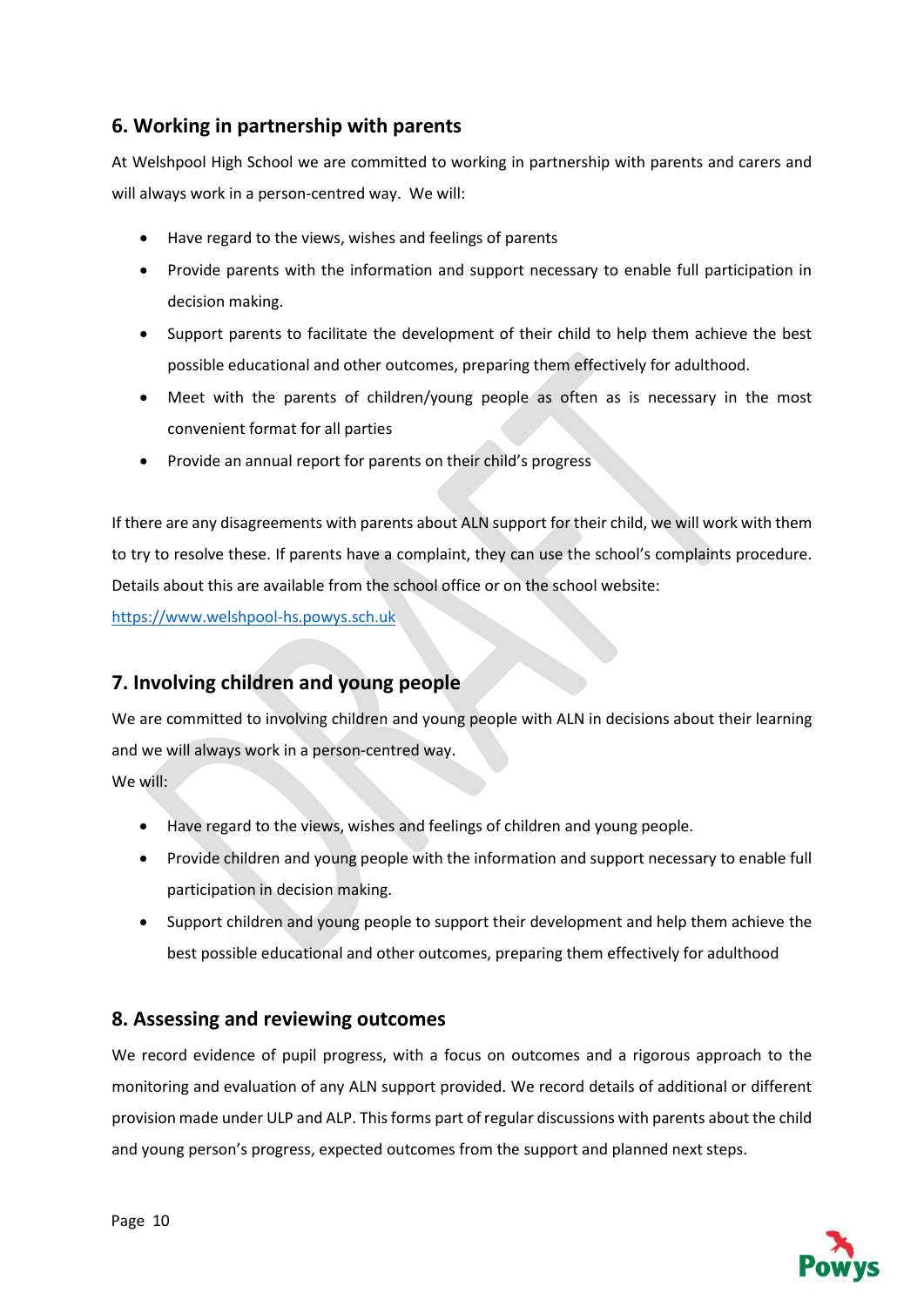Support and provision provided for children and young people who demonstrate emerging ALN learning needs or who have ALN takes the form of a four-part cycle: assess, plan, do and review. Decisions and actions are revisited, refined and revised with a growing understanding of the pupil's needs and of what supports the pupil in making good progress and securing good outcomes. This is known as the graduated approach.

Clear dates for reviewing progress are agreed and the parent, pupil and teaching staff will be clear about how they will help the pupil reach the expected outcomes. The effectiveness of the support and interventions and their impact on the pupil's progress will be reviewed in line with the agreed date.

#### **Reviewing an IDP**

IDPs are used to actively monitor children and young people's progress towards their outcomes and longer-term aspirations. They must be reviewed as a minimum every 12 months. Reviews will be undertaken in partnership with the child or young person as appropriate, their parents or carers and any other relevant professional working with the child or young person, and will take account of their views, wishes and feelings. The review will focus on the child or young person's progress towards achieving the outcomes specified in the IDP. The review will also consider whether these outcomes and supporting targets remain appropriate and if the ALP is still relevant and appropriate. Before the meeting we will:

- give notice to all parties at least two weeks before the meeting and seek advice and information about the child
- Use Tyfu to add additional reports submitted in advance of the meeting

Additions or amendments to the IDP will be made on Tyfu within two weeks of the person-centred review taking place. In line with the new ALN Code, we will ensure that a revised copy of any IDPs will be issued before the end of the review period (i.e. before the end of the year in review), regardless of when the review is carried out. Any amendments agreed following a review carried out at the request of the child / young person parents will be issued within 35 school days of the review.

Where a child is looked after by the Local Authority, we will endeavour to synchronise IDP reviews with social care reviews.

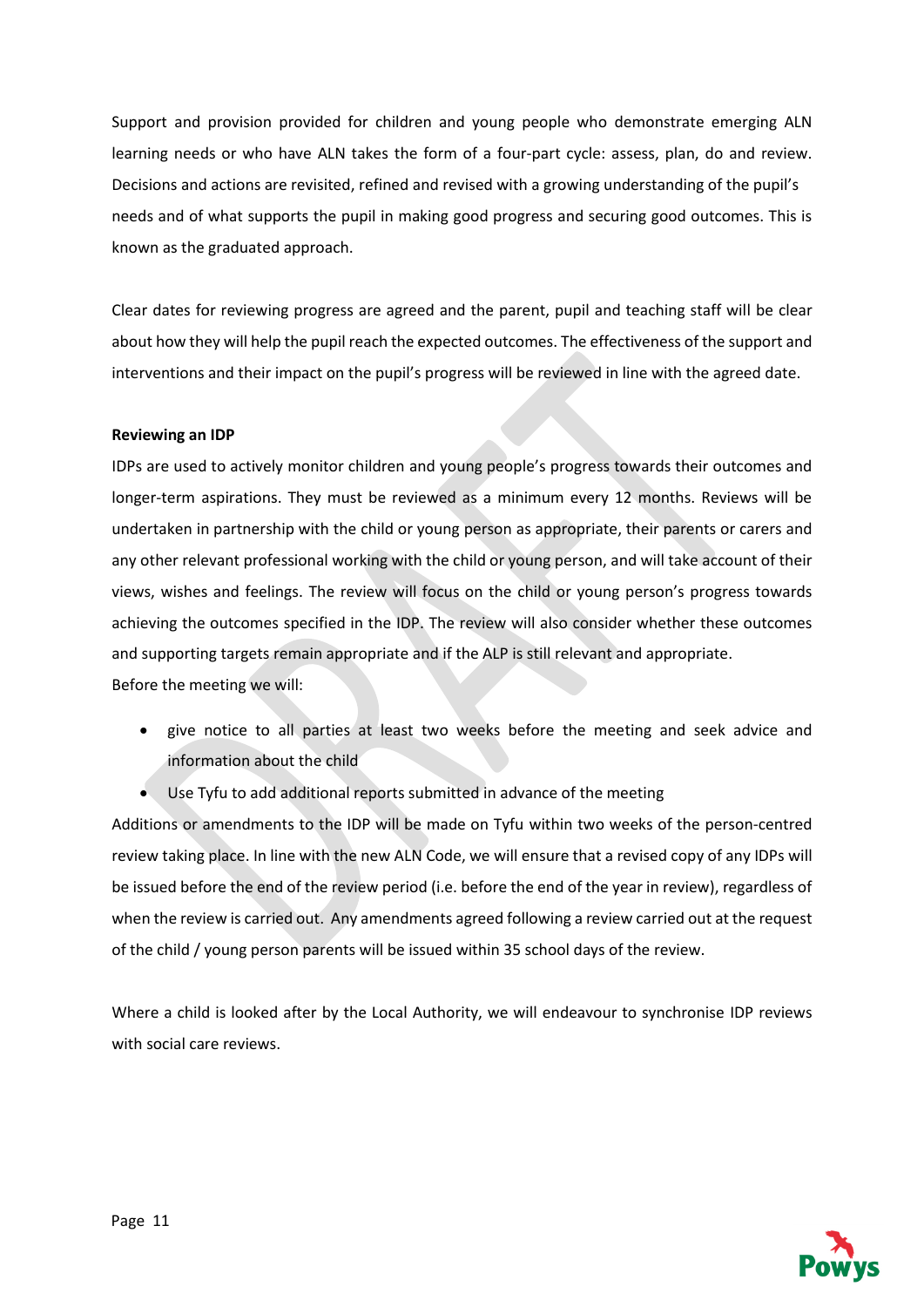## **9. Transition**

The great majority of children and young people with ALN, with the right support, can find work, be supported to live independently, and participate in their community. We encourage these ambitions right from the start. Our ALN support includes planning and preparation for the transitions between phases of education, key stages, year groups and preparation for adult life. We will agree with parents and pupils the information to be shared as part of this process.

We support children and young people so that they are included in social groups and develop friendships. This is particularly important when children and young people are transferring from one phase of education to another.

If a child or young person has an IDP, this will be reviewed and amended in sufficient time prior to moving between key phases of education. Professionals (normally the ALNCo) from any new school will be invited to the review and given access to the child or young person's Tyfu profile. The review and any amendments will normally be completed by the middle of February each year.

## **10. Our approach to teaching children and young people with ALN**

At Welshpool High School we set high expectations for all pupils whatever their prior attainment. We use assessment to set targets which are deliberately ambitious. We deliver high quality teaching that is differentiated and personalised and meets the individual needs of most children or young people. Some children or young people need educational provision that is additional to or different from this and we use our best endeavours to ensure that such provision is made for those who need it.

## **11. Curriculum and learning environment**

Using the Curriculum for Wales (CfW) framework we adapt our curriculum and make it accessible for all pupils to ensure that it will:

- enable all learners to make progress towards the four purposes
- be broad and balanced
- be suitable for learners of different ages, abilities and aptitudes (including those with ALN)

Lessons are planned to address potential areas of difficulty and to remove barriers to pupil achievement. We do what is necessary to enable children and young people to develop, learn, participate, and achieve the best possible outcomes irrespective of whether that is through

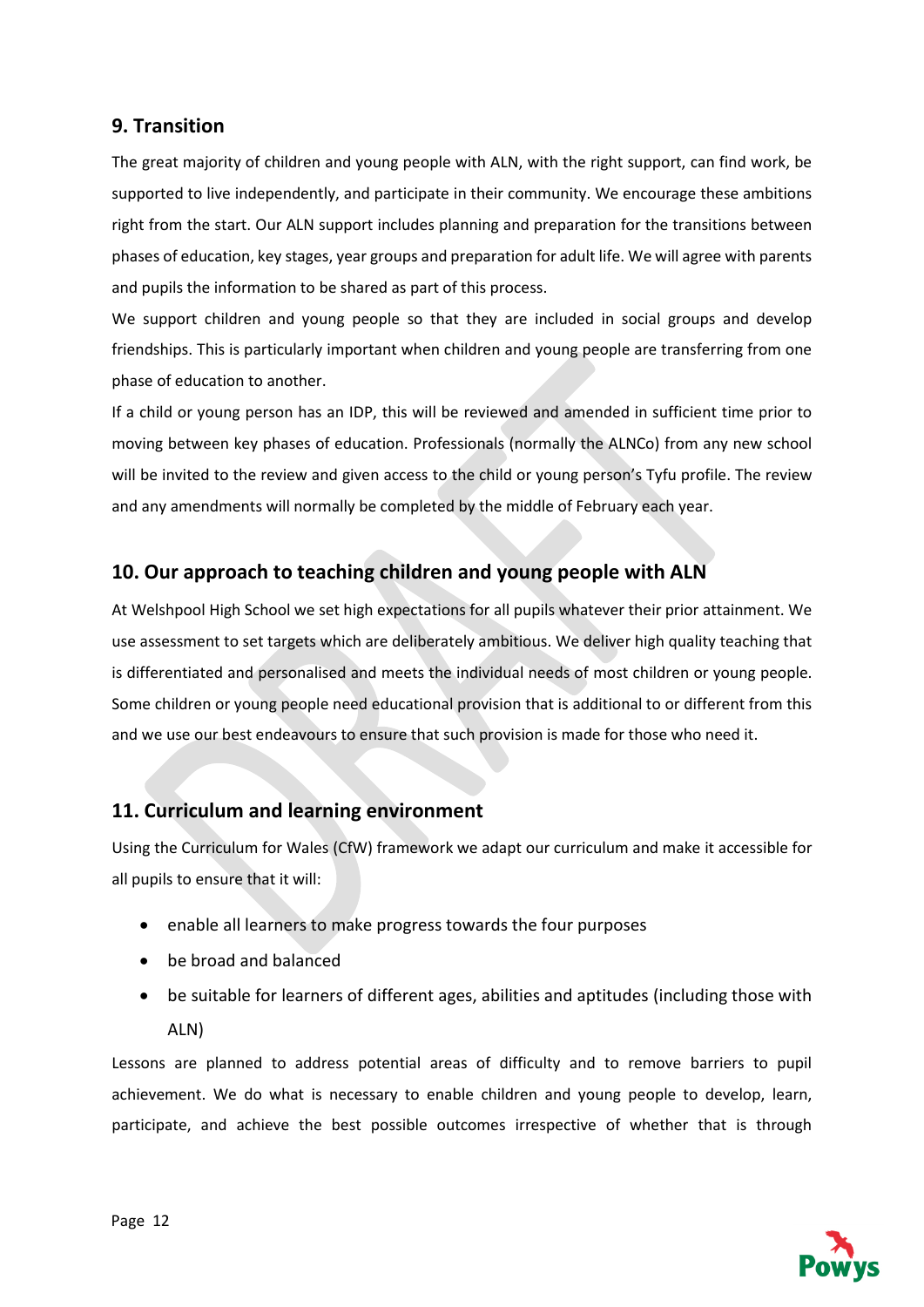reasonable adjustments for a disabled child and young person or additional learning provision for a child or young person with ALN.

## **12. Training and continuing professional development (CPD) for staff**

We regularly and carefully review the quality of teaching for all pupils, including those at risk of underachievement. This includes, identifying patterns of need in the school, reviewing, and where necessary improving, teachers' understanding of strategies to identify and support vulnerable pupils and their knowledge of the ALN most frequently encountered.

Where interventions are required, we ensure staff have sufficient skills and knowledge to deliver the intervention effectively. The quality of teaching for pupils with ALN, and the progress made by pupils, is a core part of the school's performance management arrangements and its approach to professional development for all teaching and support staff.

## **13. Evaluating the effectiveness and impact of ALN provision**

We maintain an overview of the programmes and interventions used with different groups of pupils to provide a basis for monitoring their effectiveness and impact. We use information systems to monitor the progress and development of all pupils. This helps us to develop the use of interventions that are effective and to remove those that are less so.

## **14. Inclusion – Including support for vulnerable and disadvantaged learners**

We are committed to eliminating discrimination, promoting equality of opportunity, and fostering good relationships. Pupils with ALN engage in the activities of the school together with those who do not have ALN and are encouraged to participate fully in the life of the school and in any wider community activity. We are committed to ensuring our school celebrates and reflects our diverse community. Representation of this is evident throughout, from wall displays to newsletters and book corners, to media postings. We actively seek involvement from community members in fostering the above.

In addition, at Welshpool High School we will always ensure that any child or young person, no matter what their past experiences, has the support to achieve their potential and overcome the barriers to learning that they may be facing. We will strive to implement diverse solutions and support targeted towards their individual needs. The Welsh Government defines children and young people that may be vulnerable or disadvantaged in the following list. Not all learners from these groups will face

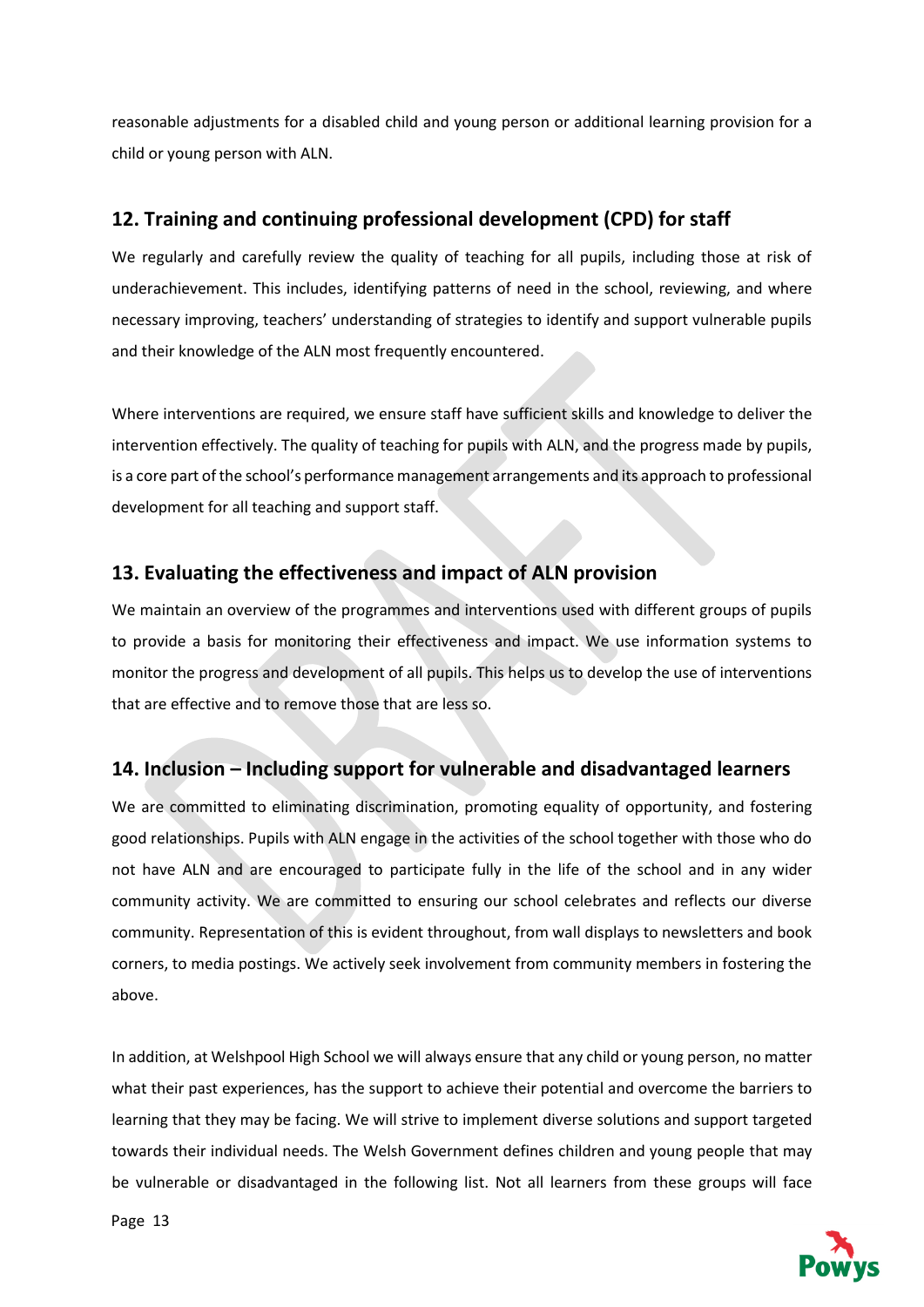barriers to learning or be vulnerable to underachieving. It is a wide-ranging list and is not limited to learners who are in one or more of these groups:

- learners with special educational needs (SEN) or additional learning needs (ALN)
- learners with learning difficulties and/or disabilities (LDD) who access further education and training
- learners from minority ethnic groups who have English or Welsh as an additional language (EAL/WAL)
- care-experienced children, including looked after children
- learners educated other than at school (EOTAS)
- children of refugees and asylum seekers
- Gypsy, Roma and Traveller learners
- learners eligible for free school meals (eFSM)
- young carers
- children at risk of harm, abuse or neglect

## **15. Emotional and social development and well-being**

At Welshpool High School we support the emotional health and wellbeing of children and young people with ALN by providing extra pastoral support arrangements for listening to their views and implementing measures to prevent bullying. At our school we have enabling adults who set the expectation for learning by creating emotionally safe environments that support learners to begin to express and regulate their feelings and behaviours in positive ways. They are consistent in their care, and model compassion and kindness. They support learners to cope with uncertainty and change, preparing them to manage transitions and changes in daily routines. Our ALNCo is a Trauma Informed Practitioner and our pastoral staff and teaching assistants also use trauma informed approaches. This is through the Department for Learning Support (DLS) and our pastoral support hubs.

## **16. Involving specialists and external agencies**

At Welshpool High School we will always involve a specialist where a child or young person makes little or no progress over a sustained period or where they continue to work at levels substantially below those of pupils at a similar age despite evidence based ALN support, following the Inclusion Pathway, delivered by appropriately trained staff. Parents are always involved in any decision to involve specialists. We will liaise with the local authority as appropriate through the Powys Inclusion

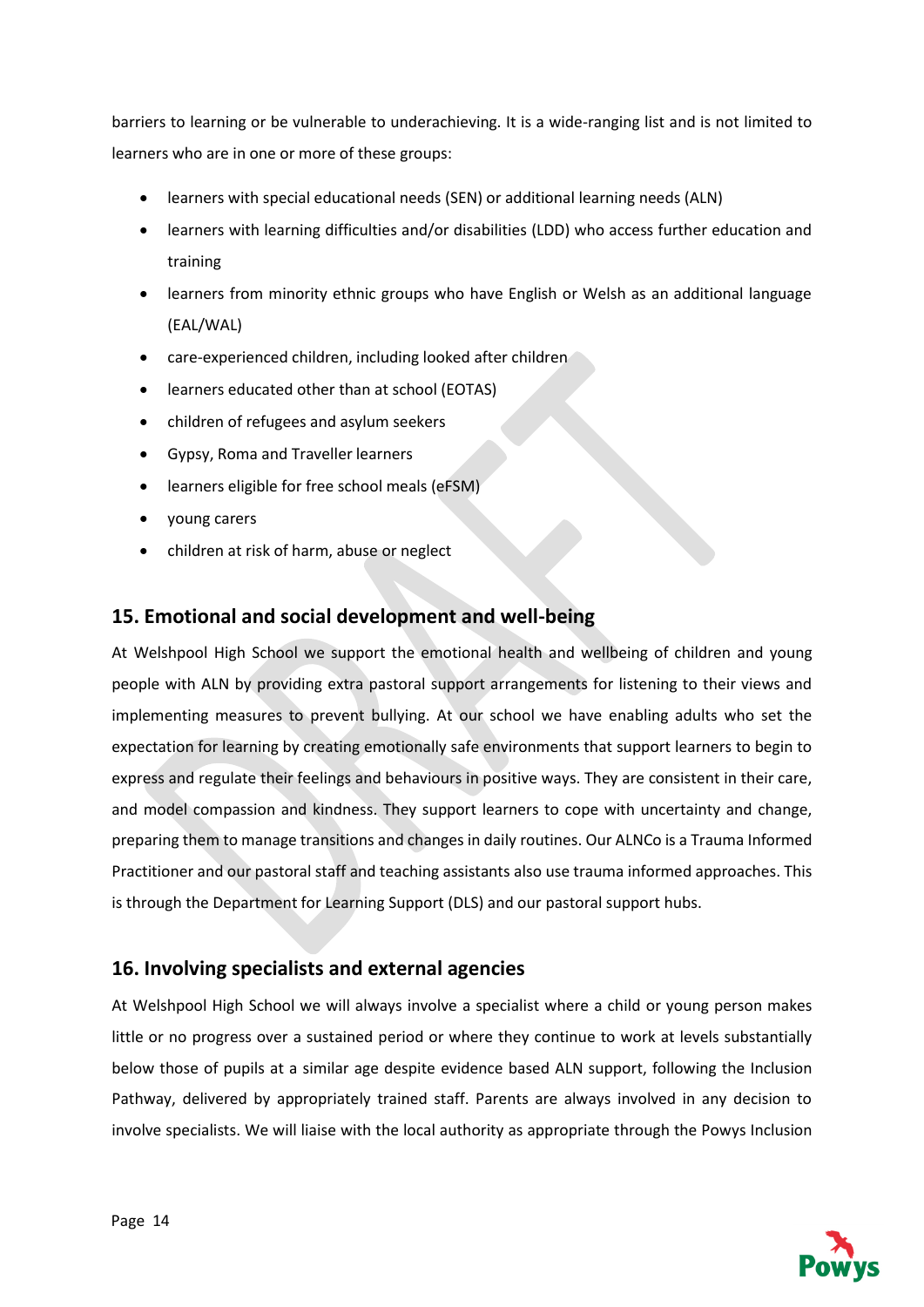Panel (PIP) for support and guidance, and we may involve specialists at any point to advise on early identification of ALN and effective support and interventions.

We will work with parents, the local authority through PIP and other appropriate agencies to consider a range of evidence-based and effective teaching approaches, appropriate equipment, strategies, and interventions to support the child or young person's progress. Together, we agree the needs of the child or young person, responsibilities, and the outcomes to be achieved through the support, including a date by which it is reviewed. Records of involvement of specialists are kept and shared with parents and teaching staff via the child or young person's Tyfu profile.

Where a child is looked after by the local authority, we will work closely with other relevant professionals involved in the child or young person's life because of being looked after.

#### **17. Disagreement Resolution**

If you or your child disagree with a decision that we have made regarding the content of an IDP, please contact Mrs Jo Baines to discuss your concerns. If an agreement cannot be reached, you have the option of asking the local authority to review the decisions. The local authority has a single entry for all advice and guidance. This is called the Tyfu Gateway, and it can be contacted on [tyfu@powys.gov.uk](mailto:tyfu@powys.gov.uk) or 01597 827108.

#### **18. Data Protection**

All documents relating to a child or young person's ALN will be kept on their Tyfu profile; this is a secure electronic repository; unauthorised persons do not have access to it. Plans will not be disclosed without the consent of the child's parents or carers, or the young person, except for specified purposes or in the interests of the child or young person. Please see our Data Protection policy for more details: [https://www.welshpool-hs.powys.sch.uk/wp-content/uploads/2021/09/Data-Protection-](https://www.welshpool-hs.powys.sch.uk/wp-content/uploads/2021/09/Data-Protection-Policy_1Feb21.pdf)Policy 1Feb21.pdf

#### **19. ALN Terminology**

The list below is not exhaustive, but it does give some definitions to some key phrases and abbreviations that are used when talking about ALN. If you would like to discuss any of the terms below, please contact Mrs Baines.

**ALN – Additional Learning Needs –** A child or young person has ALN if they have a learning difficulty or disability that requires additional learning provision.

**ALP – Additional Learning Provision** – This is the provision that is described within a person's IDP. If a child or young person receives ALP, they are considered to have an ALN.



Page 15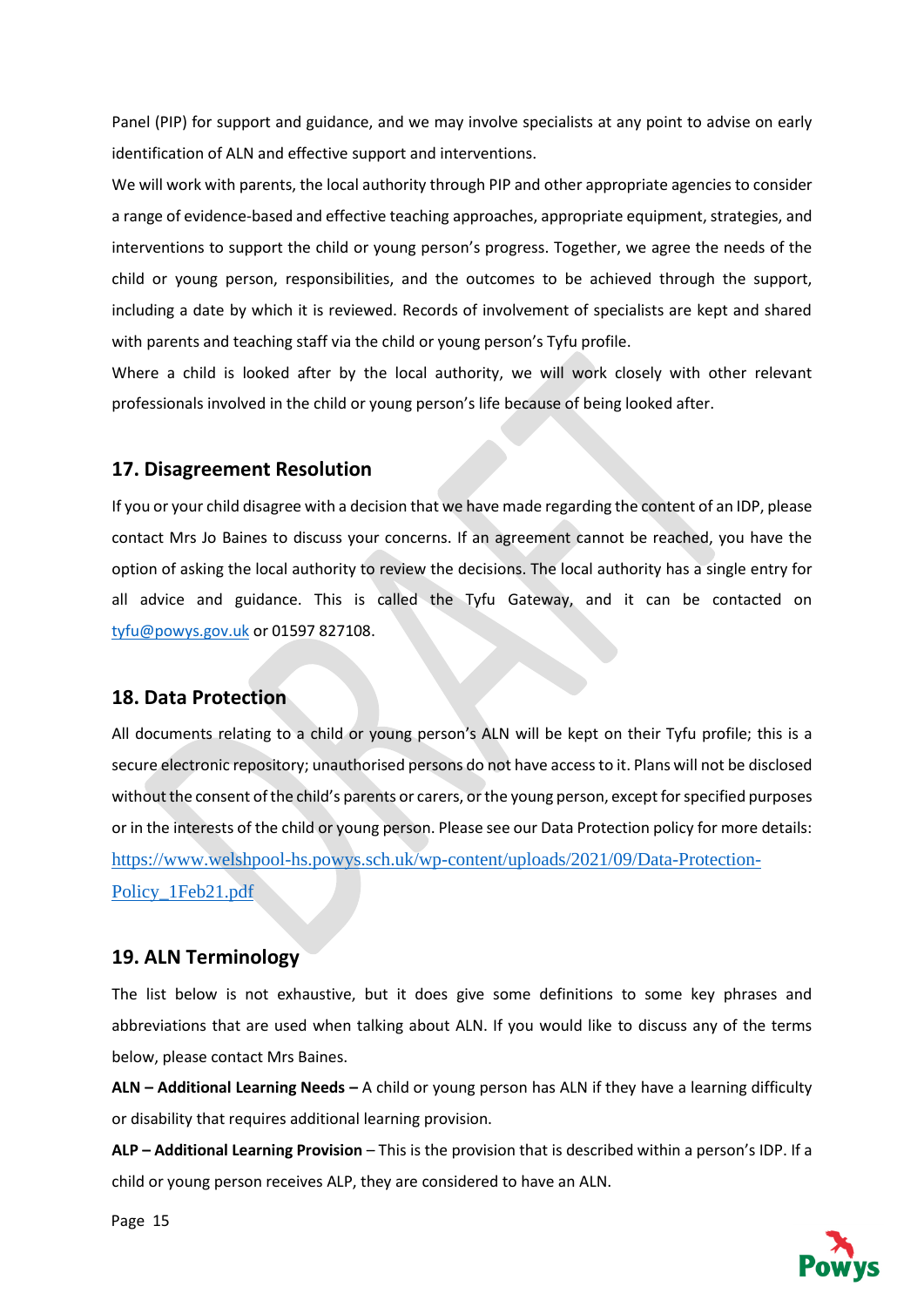**ULP – Universal Learning Provision –** This is provision that is provided by a school or setting to all children and young people should they need it. If a child or young person receives ULP, they are not considered to have an ALN.

**IDP – Individual Development Plan –** This is the statutory document that describes a person's additional learning needs, the ALP required to help meet those needs and who will provide it.

**LA IDP** – This is a version of the IDP that is maintained by the local authority. An LA IDP is issued when it is unreasonable for a school to identify the level of ALN a child or young person might have or to specify or provide the type of ALP needed to help meet the child or young person's needs. The LA is also responsible for all IDPs if a child or young person is looked after by the LA, dual registered, detained or in non-statutory education.

**School IDP** – This is a version of the IDP that is maintained by the school. Most children and young people that have ALN will have their needs met with a school IDP.

**ULP Plan - Universal Learning Provision Plan** – A non-statutory document that details the support that children and young people will receive. Children and young people with a ULP Plan will not be considered to have ALN. The ULP plan is monitored and maintained by the school. Most children and young people's needs will be met with a ULP Plan.

**One Page Profile -** A simple summary of what is important to someone and how they want to be supported. A one page profile can record how a child or young person would like people to help them, what is important to them and what people like and admire about them. All children and young people with ALN should have a one page profile.

**Tyfu** – This is Powys County Council's Inclusion Platform. It allows information about a child or young person's ALN to be securely stored and shared with the relevant people and agencies. It also allows electronic plans (including IDPs) to be created and shared electronically.

**Tyfu Gateway** – The single point of access for advice, guidance and support from the local authority. **PIP – Powys Inclusion Panel** – The decision-making panel for all things related to ALN and Inclusion within the local authority